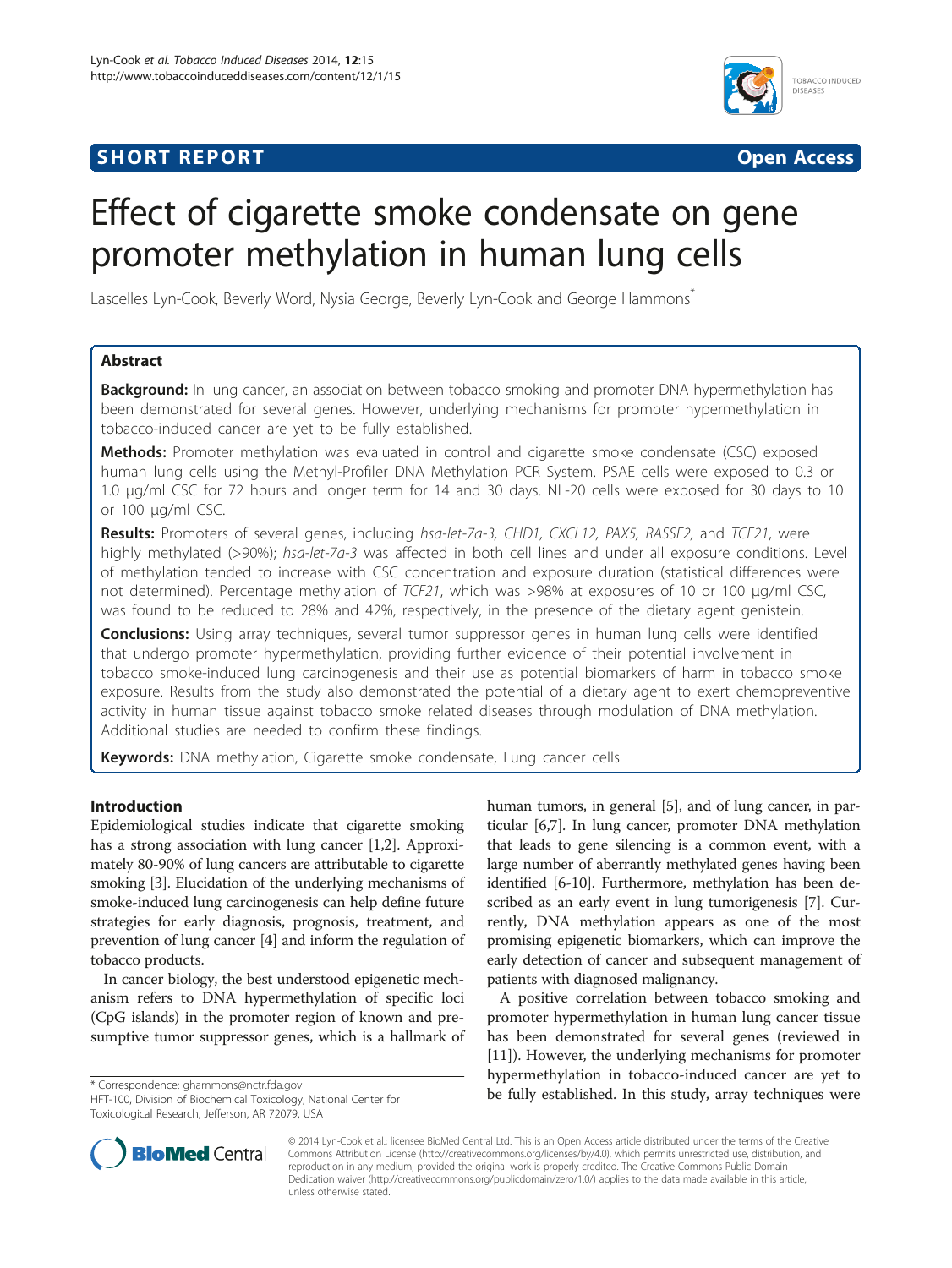used to assess the promoter methylation status of a lung cancer-focused panel of genes in two noncancerous human lung cell lines exposed to cigarette smoke condensate (CSC) both short-term and longer term, in order to identify genes whose methylation status can be affected by CSC exposure, which can provide increased insight into potential molecular mechanisms and biological pathways behind the development and progression of this tobacco-related disease as well as assisting in discovering biomarkers useful for its detection and monitoring.

# Materials and methods

# Cell lines and treatment conditions

The human lung cell lines, PSAE (primary small airway epithelial) cells (PCS-301-0100), NL-20 (immortalized bronchial epithelial) cells, A549 (adenocarcinomic alveolar basal epithelial) cells and H1299 (non-small lung carcinoma) cells, were obtained from the American Type Culture Collection (ATCC) (Manassa, VA). The cells were cultured in growth medium as recommended by the supplier. Cigarette Smoke Condensate (CSC) was purchased (Murty Pharmaceuticals; Lexington, KY), which was prepared from Kentucky standard cigarettes (1R3F; University of Kentucky, Lexington, KY) using a smoking machine designed for Federal Trade Commission testing. For smoke condensate exposure experiments, cells (400,000 cells per plate) were cultured with or without CSC (in DMSO; final vol., 0.1%) for 72 hrs. Longer term exposures were for 14 and 30 days. Medium was changed every three days with new CSC for the longer term studies. At appropriate times, cells were harvested, and processed for further analysis. In experiments with genistein (Sigma-Aldrich; St. Louis, MO), the agent was also added to cell cultures exposed to CSC.

# DNA isolation and DNA methylation PCR array

Genomic DNA was extracted from cells using the QIAMP DNA Mini Kit (Qiagen Inc.; Valencia, CA) according to the manufacturer's instructions. The methylation status of selected genes was evaluated using the Methyl-Profiler DNA Methylation PCR Array: Human Lung Cancer EpiTect Methylation Signature Panel MeAH-041 (SABioscience, Qiagen; Frederick, MD). As noted by the manufacturer, the Panel profiles the methylation status of 24 tumor suppression gene promoters whose hypermethylation has been reported in the literature the most frequently in a variety of lung tumors. Using 1.0 μg of total DNA, the analysis was conducted according to the manufacturer's protocol. PCR was run in the iQ5 Realtime Detection System (Bio-Rad; Hercules, CA). Quantification of relative mRNA levels was carried out by determining the threshold cycle  $(C_T)$ . Cycles were programmed as specified in the Methyl-Profiler protocol.

#### Methylation data analysis

The Methyl-Profiler PCR Array Excel-based data analysis template was downloaded from the SABioscience website at: [http://www.sabiosciences.com/dna\\_methyla](http://www.sabiosciences.com/dna_methylation_analysis.php)[tion\\_analysis.php.](http://www.sabiosciences.com/dna_methylation_analysis.php)  $C_T$  values were entered into the raw data table and results were automatically determined by the template through a series of mathematical equations for each gene analyzed. These equations and calculations are described in detail in the Methyl-Profiler DNA Methylation PCR Array System User Manual (SABioscience, Qiagen). Percent methylation was calculated by these equations using the appropriate  $C_T$ values. Heatmap analysis was performed using R statistical software ([http://r-project.org](http://r-project.org/)).

#### Results and discussion

In the present study, the degree of promoter methylation across a defined panel of genes was evaluated in control and CSC exposed cells using the Methyl-Profiler DNA Methylation PCR System technology. The signature panel was chosen based on representation of genes that have been reported to be altered in a variety of lung cancers. PSAE cells were exposed to 0.3 or 1.0 μg/ml CSC for 72 hours and longer term for 14 and 30 days. Compared to controls (DMSO only) at these time points eight of the twenty-four genes in the panel were identified that displayed an increased percentage of promoter methylation after exposure to 1.0 μg/ml CSC for 14 or 30 days. The genes included CDH13, CDKN2A, CDKN2B, CYP1B1, MGMT, RASSF1, and SFRP1 (Figure [1\)](#page-2-0). Percentage methylation ranged from 19% to 53%. Increased methylation of RASSF1 and SFRP1 was also observed after exposure to 0.3 μg/ml CSC for 30 days. One gene, hsa-let-7a-3, was highly methylated (>90%) under all of the exposure conditions (Figure [1\)](#page-2-0). NL-20 cells were exposed for 30 days at concentrations of 10 and 100 μg/ml CSC. At both concentrations promoters of six genes, *hsa-let-*7a-3, CHD1, CXCL12, PAX5, RASSF2, and TCF21, were identified as being highly methylated (>97%) (Figure [2](#page-3-0)). The percentage of methylation in four other genes, CADM1, CDKN1C, CYP1B1, and OCPML, increased with CSC concentration (Figure [2](#page-3-0)).

The gene affected in both cell lines and under all of the exposure conditions was *hsa-let-7a-3*. Let-7s are a family of highly conserved archetypical miRNAs, containing 13 members located on nine different chromosomes. Much of the available evidence supports hsa-let-7a as a lung cancer related tumor suppressor (as reviewed in [[12,13](#page-5-0)]). Several cellular protein targets of hsa-let-7a have been identified, such as c-MYC, HMGA, STAT3, NIRF, RAS. Over-expression of let-7a was shown to be related to increases in overall survivals of NSCLC patients. Hsa-let-7 is also a prognostic factor indicating the prevention of recurrence in surgically resected NSCLC patients.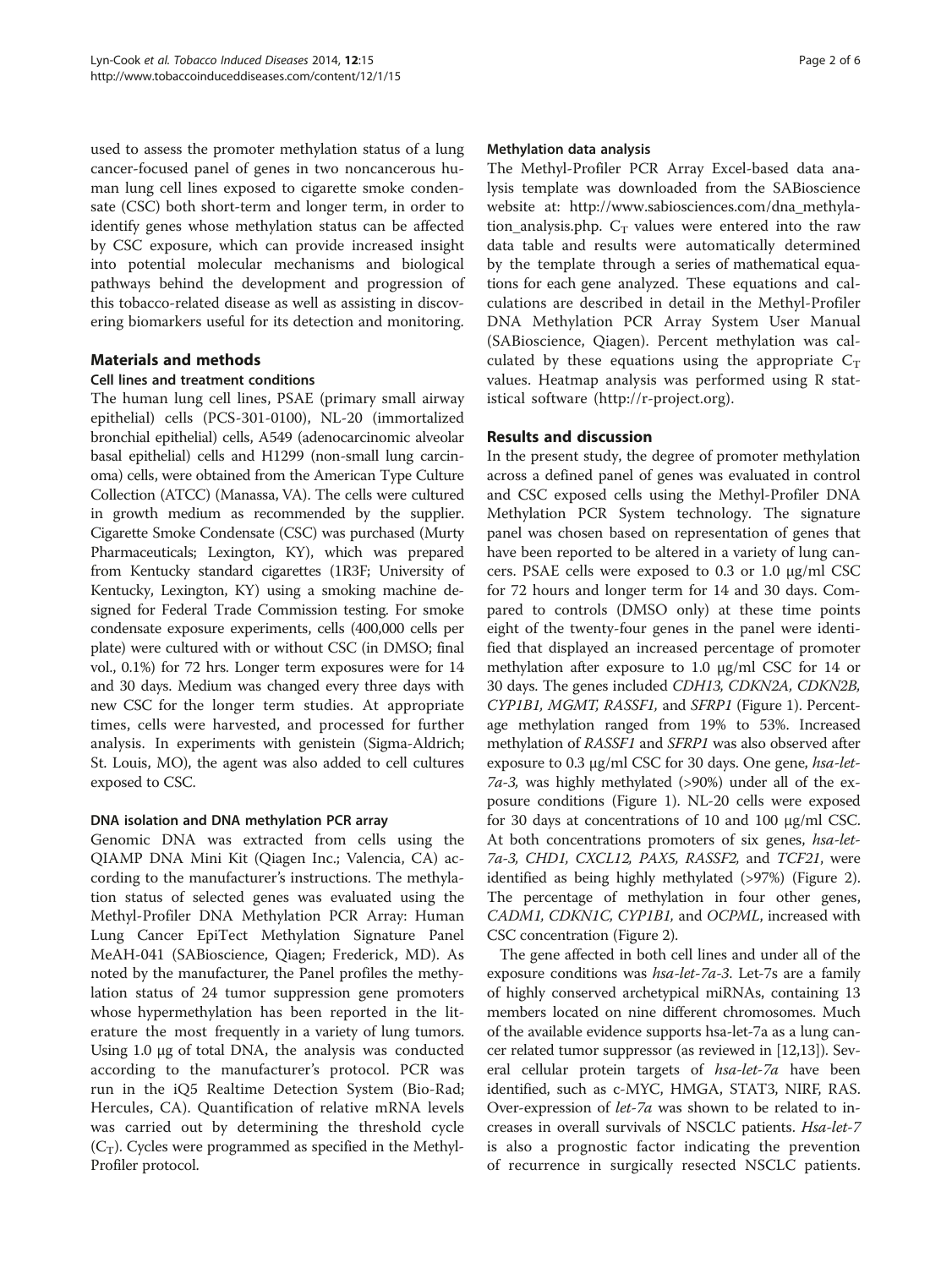<span id="page-2-0"></span>

Expression levels of hsa-let-7 are frequently reduced in lung cancers. Furthermore, lung cancer patients with reduced hsa-let-7a expression were found to have significantly worse prognosis. Hsa-let-7a inhibits growth of lung cancer cells in vitro. Decreased let-7a-3 expression has also been demonstrated in breast cancer [\[14\]](#page-5-0). Two other studies, however, suggest that miRNA let-7a-3 may behave in favor of tumor progression [[15,16](#page-5-0)]. The reasons for these contrasting results are not clear. Cigarette smoke typically induces let-7a down-regulation, as demonstrated in animal studies. miRNA let-7 has been shown to be down-regulated in the lungs of rat exposed to environmental tobacco [\[17\]](#page-5-0), as well as in mouse lungs [\[18\]](#page-5-0). Although results from several studies have also shown that DNA methylation may be involved in the regulation of let-7a-3 [[14](#page-5-0)-[16](#page-5-0)], there have been no previous reports of promoter methylation of this gene in response to tobacco smoke exposure.

The ability of the dietary agent genistein to modulate CSC-induced promoter methylation was also explored. Increasing evidence indicates that an important pathway in the chemopreventive activities of dietary components is their ability to regulate the epigenome [\[19\]](#page-5-0). Genistein, one of the soy-derived bioactive isoflavones, modulates DNA methylation. For example, genistein was found to decrease methylation of BRCA1, GSTP1, and EPHB2 promoters in prostate cancer cell lines [\[20\]](#page-5-0). In the present study, NL-20 cells were exposed to CSC in the presence of genistein (10 μM). Promoter methylation was assessed in the twenty-four genes panel. Under the conditions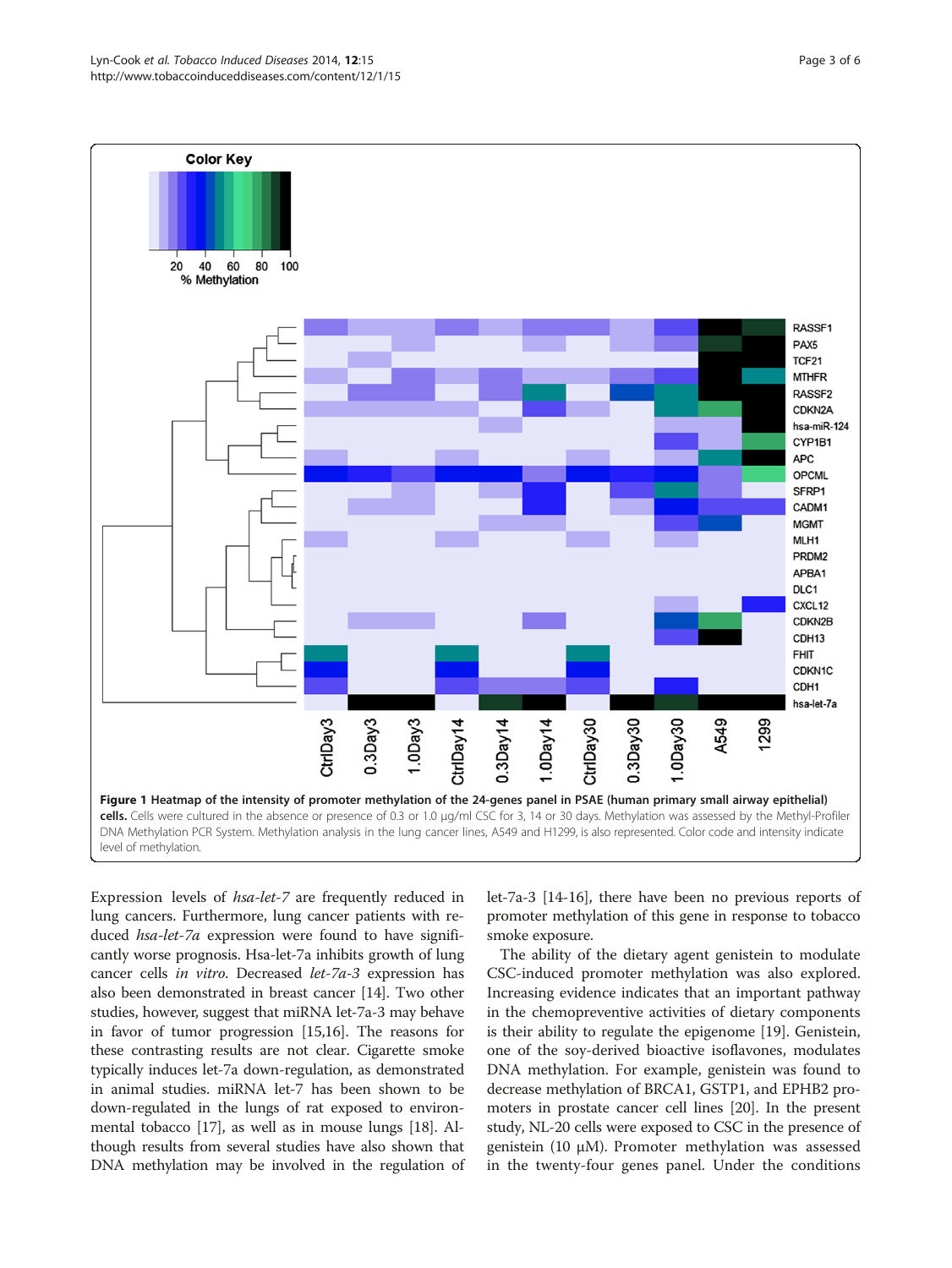<span id="page-3-0"></span>

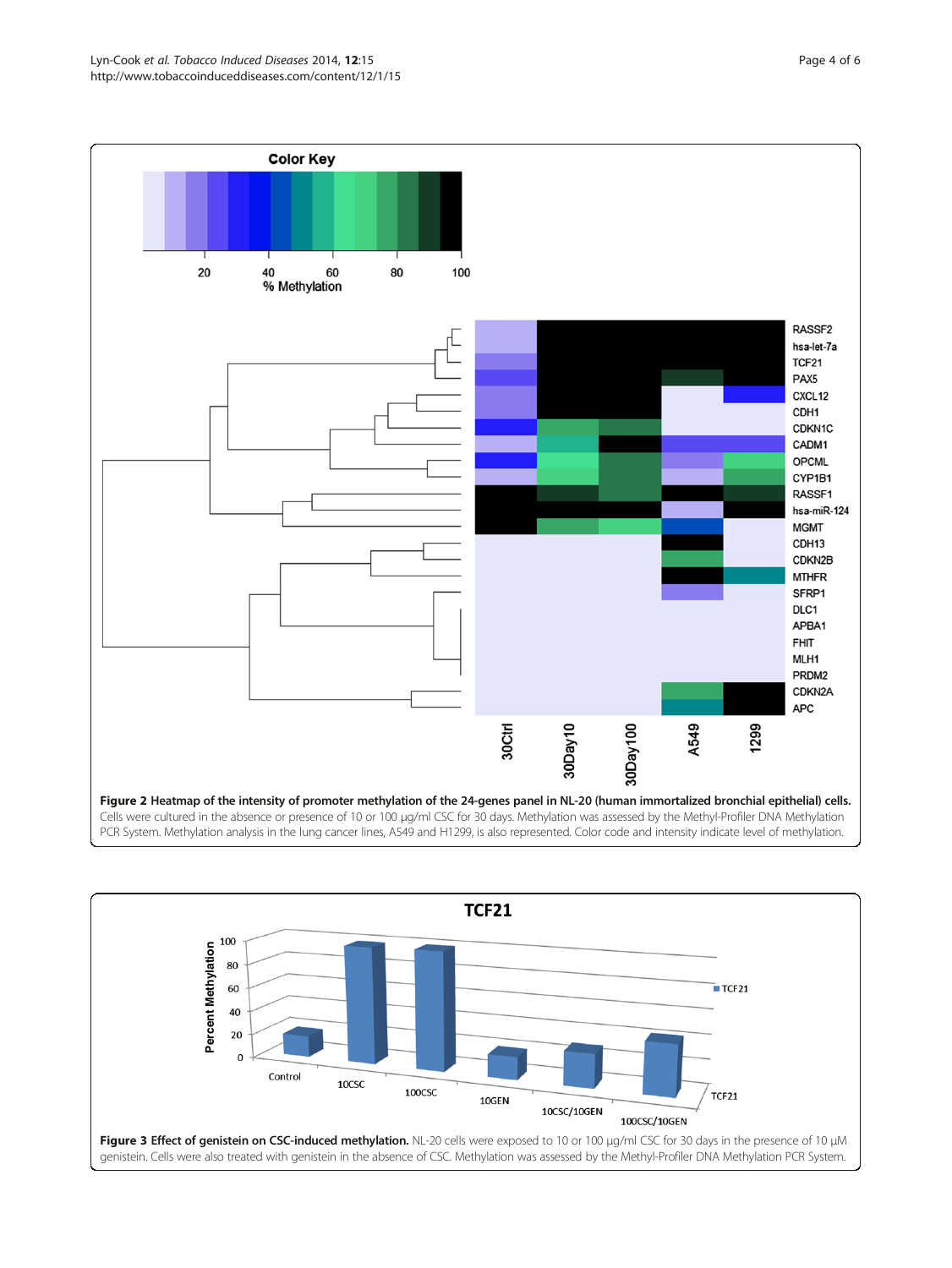<span id="page-4-0"></span>employed, the percentage methylation of TCF21, which was >98% at exposures of 10 or 100 μg/ml CSC, was reduced to 28% and 42%, respectively, in the presence of genistein (Figure [3\)](#page-3-0). The level of methylation in other genes was not altered. The transcription factor TCF21 is widely expressed; its normal function is to promote mesenchymal transition into epithelial cells [\[21\]](#page-5-0). It has been identified as a tumor suppressor gene [\[22\]](#page-5-0). TCF21 is reported to be frequently hypermethylated and silenced in head and neck and lung cancers, and restoration of TCF21 expression inhibited tumor growth, both in a lung cancer cell line and in a mouse xenograft model [[22](#page-5-0)]. The results found in our study add support that up-regulation of hypermethylated tumor suppressor genes may be a potential pathway for chemoprevention in tobacco smoke-induced lung cancer and that the methylation status of the tumor suppressor gene TCF21 may be an important biomarker for monitoring the chemopreventive activity.

Several limitations of this study are noted. CSC is widely used in model systems to study in vitro effects of tobacco smoke [\[23-26](#page-5-0)]. A disadvantage is that cell culture models often do not exhibit all the differentiated and functional characteristics of the corresponding native epithelium or the entire organ. A concern can also be the inherent instability, especially on long term culture. Treatment with CSC may not exactly replicate in vivo responses to smoke exposures. However, in in vitro research, cellular and subcellular functions can be studied with more ease in a simplified, direct biological model system using guidelines for good cell culture practice, which allows the prediction of mechanisms that may be relevant to in vivo situations. In the current study, two cell lines were included to permit assessing effects at various transformational stages and to meet the need to examine results in more than one cell line. The CSC dose range used, although difficult to compare with that in human airways in smokers, is similar to those previously reported in other *in vitro* studies  $(0 - 125 \text{ µg/ml})$  [\[23-26\]](#page-5-0). Additionally, the average yield of CSC was 26.1 mg/cigarette. Therefore, the dose of 1 μg/ml is reachable if an individual with 60 kg body weight takes only 3–4 cigarettes and all of the smoke was absorbed [[27](#page-5-0)]. It is quite possible that doses up to 100 μg/ml could be reached in the human airways of smokers, especially concerning the accumulation of smoke compounds over a smoker's life [\[28\]](#page-5-0). The array approach employed in the study permitted the surveying of a panel of 24 genes that included multiple time points and concentrations. However, for each time-concentration point an individual 96-well plate was required. As such, multiple determinations were not conducted; statistical analysis of significant differences in methylation levels could not be included. Validation of the array data will be needed and should be done in future studies for those genes of interest. Despite these potential limitations,

our experiments yielded several interesting and potentially relevant findings.

#### **Conclusions**

This study, using the array techniques, identified several tumor suppressor genes in human lung cells whose promoter methylation was increased upon exposure to CSC, providing further evidence of their potential involvement in tobacco smoke-induced lung carcinogenesis. The miRNA hsa-let-7a may play a critical role and provide a potential biomarker of harm in tobacco smoke exposure, given the observations from both cell lines included in the study. Results from the study also demonstrated the potential of a dietary agent to exert chemopreventive activity in human tissue against tobacco smoke related diseases through modulation of DNA methylation. Additional studies are needed to confirm these findings, to screen other genes and other cell lines, and to further characterize the role and impact of epigenetic changes in tumor suppressor genes in tobacco smoke-induced harm.

#### Competing interests

The authors declare that they have no competing interests.

#### Authors' contribution

LL-C carried out the DNA isolation and DNA methylation PCR array analysis and the methylation data analysis. BW conducted the cell culturing and treatments. NG participated in the methylation data analysis. BL-C assisted in research designing, data interpretation, and drafting of the manuscript. GH directed the research design and data interpretation and drafted the manuscript. All authors read and approved the final manuscript.

#### Disclaimer

The views presented in this article do not necessarily reflect those of the Food and Drug Administration.

#### Received: 14 March 2014 Accepted: 28 August 2014 Published: 5 September 2014

#### References

- 1. Molina JR, Yang P, Cassivi SD, Schild SE, Adjei AA: Non-small-cell lung cancer: epidemiology, risk factors, treatment, and survivorship. Mayo Clin Proc 2008, 83:584–594.
- 2. Alberg AJ, Ford JG, Samet JM: Epidemiology of lung cancer ACCP evidence-based clinical practice guidelines (2<sup>nd</sup> Edition). Chest 2007, 132(Suppl. 3):29S–55S.
- 3. Khuder SS: Effect of cigarette smoking on major histological types of lung cancer: a meta-analysis. Lung Cancer 2001, 31:139–148.
- Besaratinia A, Pfeifer GP: Second-hand smoke and human lung cancer. Lancet Oncol 2008, 9:657–666.
- 5. Esteller M: Epigenetics in cancer. N Engl J Med 2008, 358:1148–1159.
- 6. Zochbauer-Muller S, Minna JD, Gazdar AF: Aberrant DNA methylation in lung cancer: biological and clinical implications. Oncologist 2002, 7:451–457.
- 7. Belinsky SA, Nikuja KJ, Palmisano WA, Michels R, Saccomanno G, Gabrielson E, Baylin SB, Herman JG: Aberrant methylation of p16(INK4a) is an early event in lung cancer and a potential biomarker for early diagnosis. Proc Natl Acad Sci U S A 1998, 95:11891–11896.
- 8. Rauch T, Wang Z, Zhang X, Zhong X, Wu X, Lau SK, Kernstine KH, Riggs AD, Pfeifer GP: Homebox gene methylation in lung cancer studied by genome-wide analysis with a microarray-based methylated CpG island recovery assay. Proc Natl Acad Sci U S A 2007, 104:5527–5532.
- 9. Rauch TA, Zhong X, Wu X, Wang M, Kernstine KH, Wang Z, Riggs AD, Pfeifer GP: High-resolution mapping of DNA hypermethylation and hypomethylation in lung cancer. Proc Natl Acad Sci U S A 2008, 105:252–257.